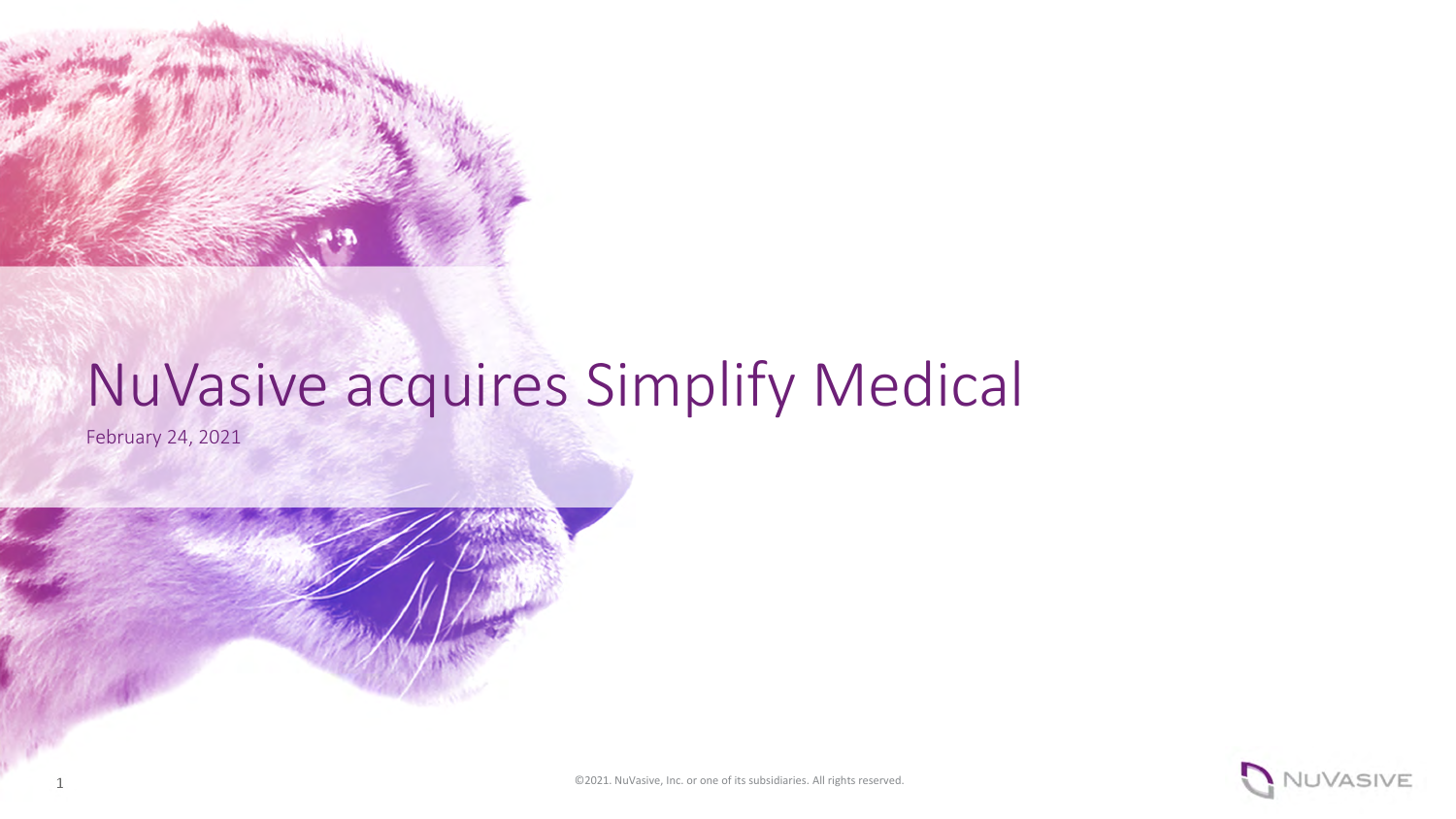## Safe Harbor Statements

## *Forward-looking information and non-GAAP measures*

NuVasive, Inc. ("NuVasive" or the "Company") cautions you that statements included in this presentation that are not a description of historical facts are forward-looking statements that involve risks, uncertainties, assumptions and other factors which, if they do not materialize or prove correct, could cause the Company's results to differ materially from historical results or those expressed or implied by such forward-looking statements. Forward-looking statements include, but are not limited to, statements about the potential benefits of the acquisition, including the expected impact on future financial and operating results, and post-acquisition plans and intentions. The forward-looking statements contained herein are based on the current expectations and assumptions of NuVasive and not on historical facts. The following important factors, among others, could cause actual results to differ materially from those set forth in the forward-looking statements: the loss of key employees; the risk that the businesses will not be integrated successfully; unexpected variations in market growth and demand for the combined company's products and technologies; and the risk that benefits from the acquisition may not be fully realized or may take longer to realize than expected. Additional risks and uncertainties that may affect future results are described in NuVasive's news releases and periodic filings with the Securities and Exchange Commission. NuVasive's public filings with the Securities and Exchange Commission are available at www.sec.gov. NuVasive assumes no obligation to update any forward-looking statement to reflect events or circumstances arising after the date on which it was made.

Management also uses certain non-GAAP financial measures in this presentation, which constitute "non-GAAP financial measures" as defined by the Securities and Exchange Commission. Management uses these non-GAAP financial measures to enable it to further and more consistently analyze the period-to-period financial performance of its core business operations. Management believes that providing investors with these non-GAAP measures gives them additional information to enable them to assess, in the same way management assesses, the Company's current and future continuing operations. These non-GAAP measures are not in accordance with, or an alternative for, GAAP, and may be different from non-GAAP measures used by other companies. Reconciliations of the non-GAAP financial measures to the comparable GAAP financial measures can be found on the Investor Relations section of the Company's website.

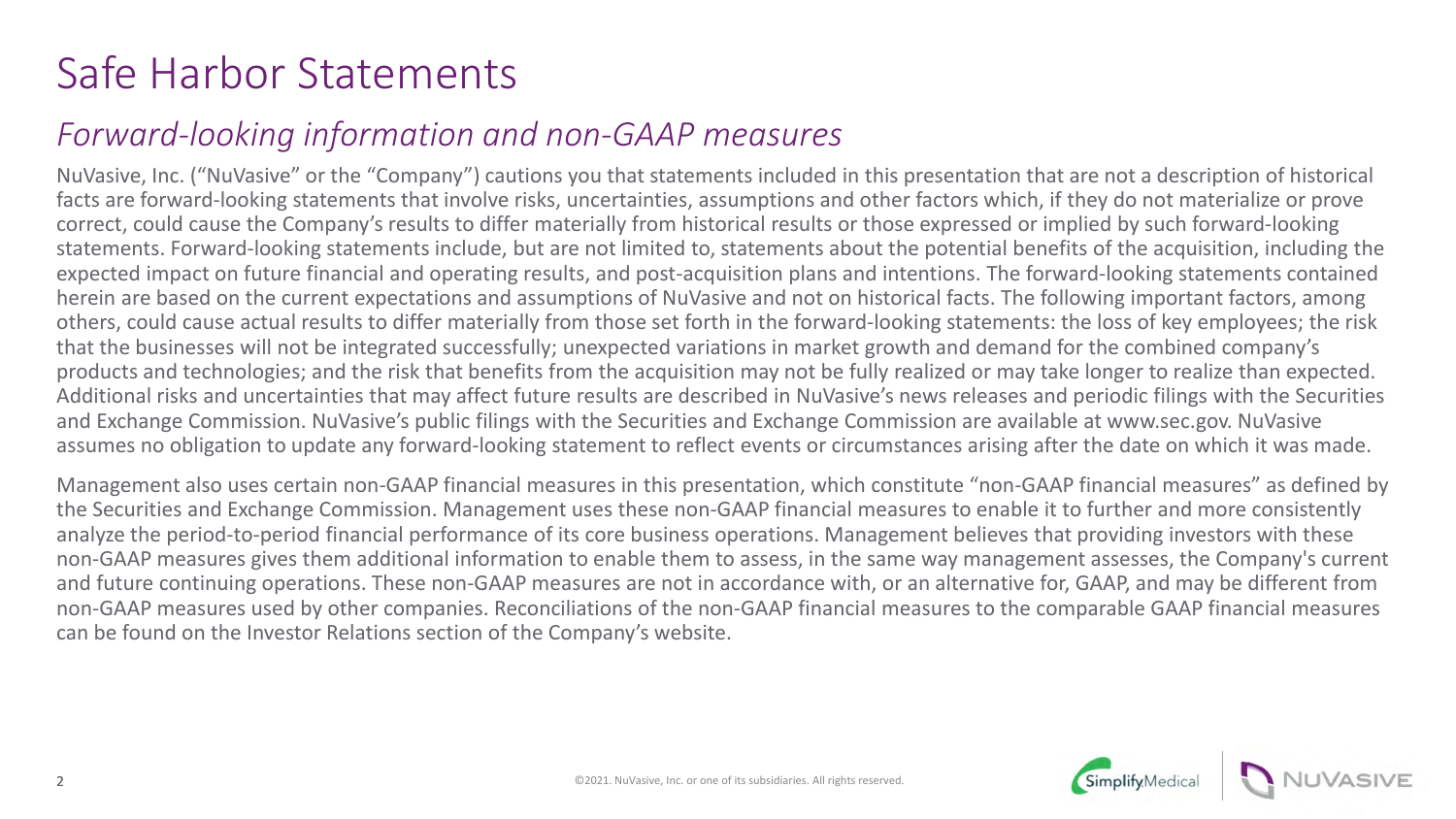## Simplify® Cervical Artificial Disc

The most clinically effective technology in the cervical total disc replacement (cTDR) procedure segment

#### **Radiologic**

Comprises PEEK on ceramic materials, which allows for enhanced visualization through MRI postoperatively compared to competitive devices



### Supported by strong clinical data

 $93%$ 

#### Overall success rate is statistically superior to anterior cervical discectomy and fusion (ACDF)<sup>2</sup>

(1) Data on file. Based on review of publicly available materials at the time of this release. (2) Simplify Cervical Artificial Disc – P200022

#### **Anatomic**

Offers anatomically designed disc sizes, with the lowest disc height in the market<sup>1</sup> that more closely matches the native disc height of a wide range of patients



#### **Physiologic**

Provides unique articulation which allows a variable center of rotation for each treated level and is designed to closely mimic the motion dynamics of a natural spine segment



1-Level

Received FDA approval for 1-level use in September 2020

## 2-Level

FDA approval for 2-level indications pending

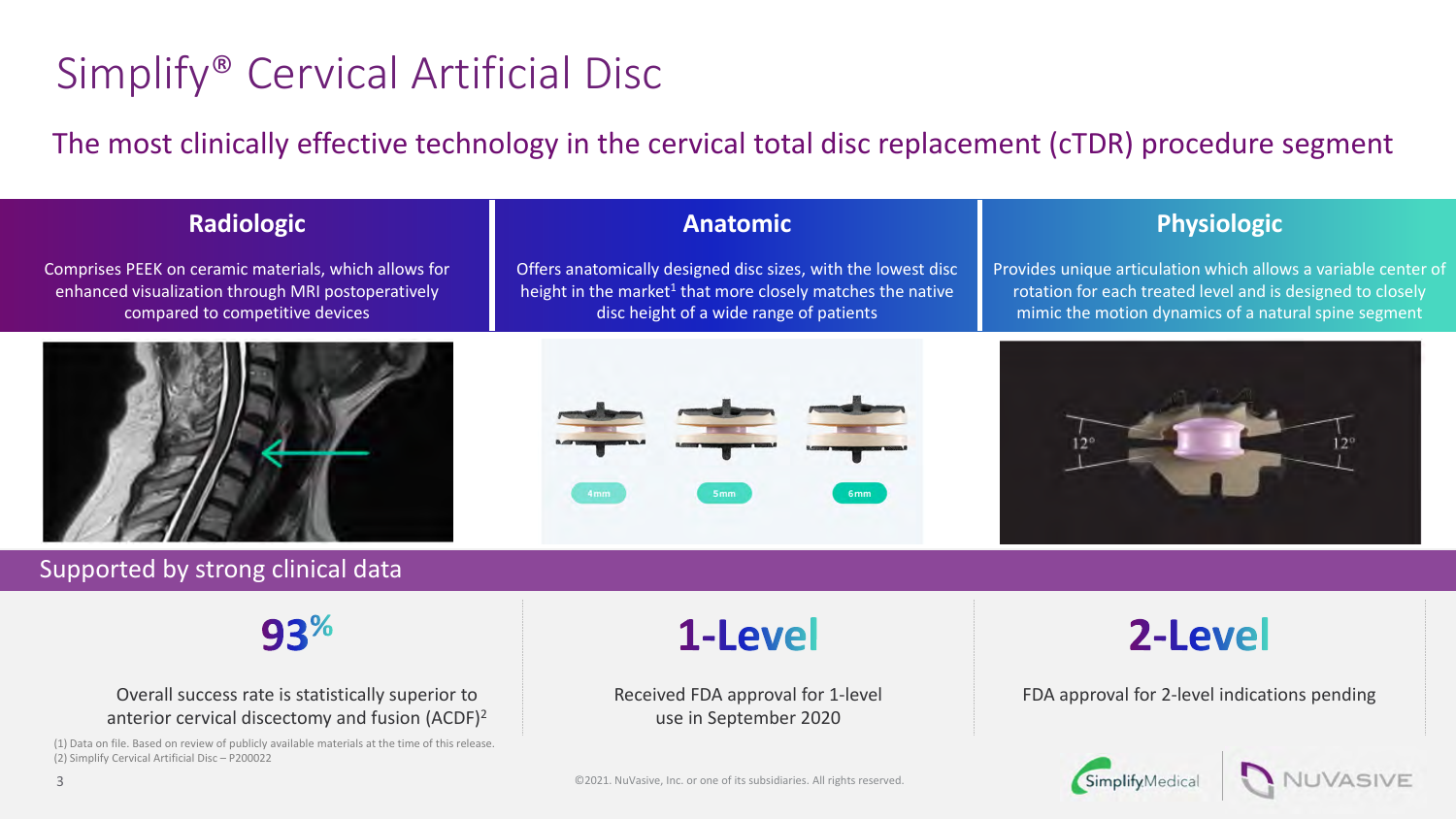## Expanding NuVasive's growth opportunities

Comprehensive portfolio including procedurally integrated solutions in anterior, posterior, and cervical spine surgery

### **Anterior Posterior**

 $51.6<sub>B</sub>$ 

## **Cervical**

**\$900M** global market opportunity global market opportunity

**The X360™ System**, powered by Surgical Intelligence™, includes XLIF®, XALIF™, XFixation™

A comprehensive approach to lateral single-position surgery

### **MAS® TLIF and MAS Midline**

**Advanced Materials Science™**  implants with proprietary surface and structural technologies designed to enhance fusion

 $52.6<sub>B</sub>$ global market opportunity

**Simplify Cervical Artificial Disc** advances NuVasive's commitment to provide best-inclass technology in the **C360™ portfolio**

**NuVasive Anterior Cervical Plating (ACP) system** features the thinnest plate in the market<sup>1</sup> at 1.6 mm

**Reline® Cervical<sup>2</sup>** is a next-generation posterior cervical fixation system that provides integration with the Reline system





(1) Data on file. Based on review of publicly available materials at the time of this release. (2) Reline Cervical is not yet commercially available. The timeline for availability cannot be guaranteed.

4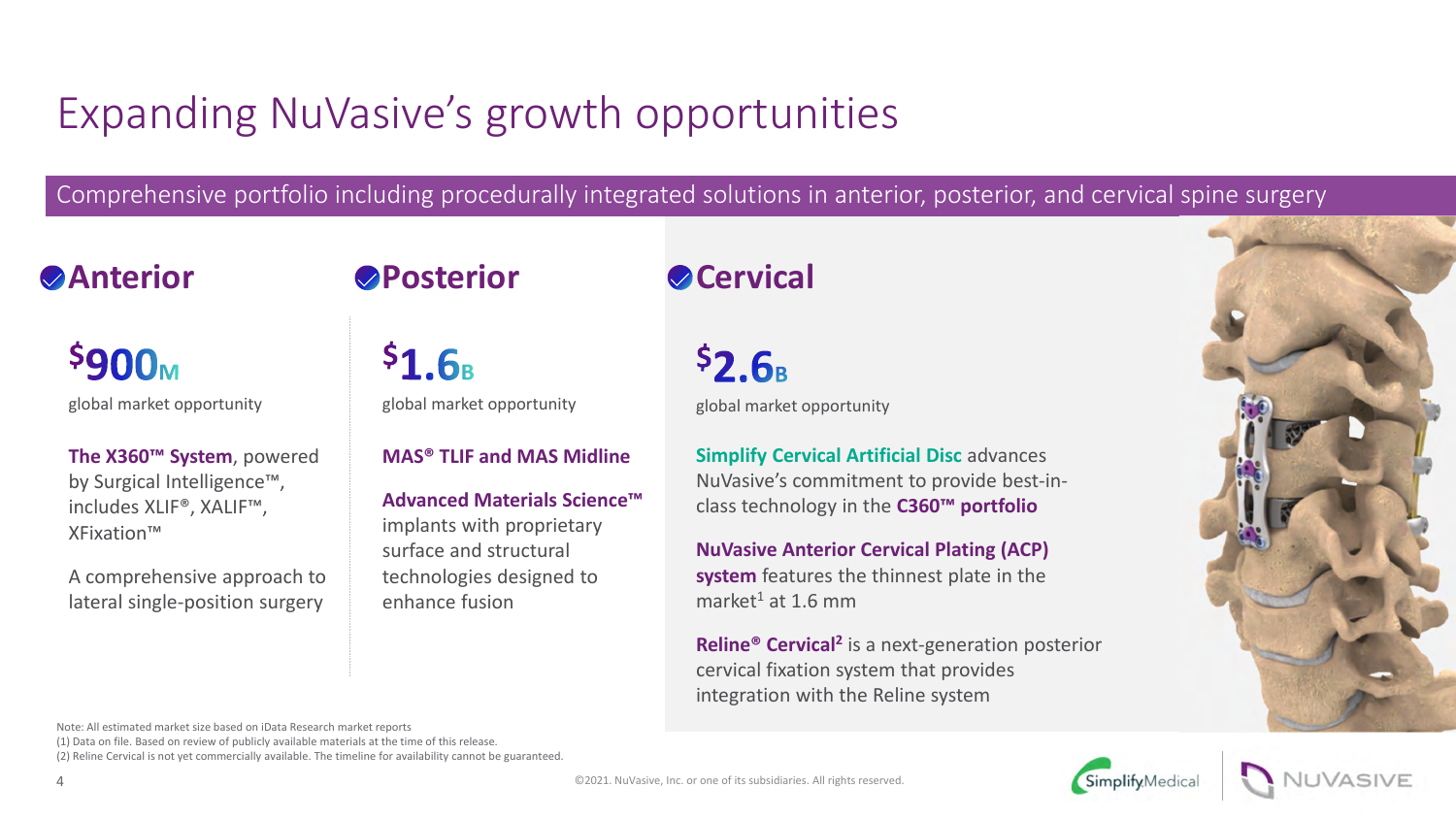## Transaction overview

**Performance structured terms**

## \$150<sub>M</sub> upfront payment using cash on hand

and milestone payments based on regulatory approval and net sales from products incorporating the Simplify Cervical Artificial Disc technology

**Financials accelerate long-term growth and margin profile**

**Accretive to** non-GAAP diluted EPS in 2022

**Transaction delivers on our M&A criteria**

**Differentiated** technology